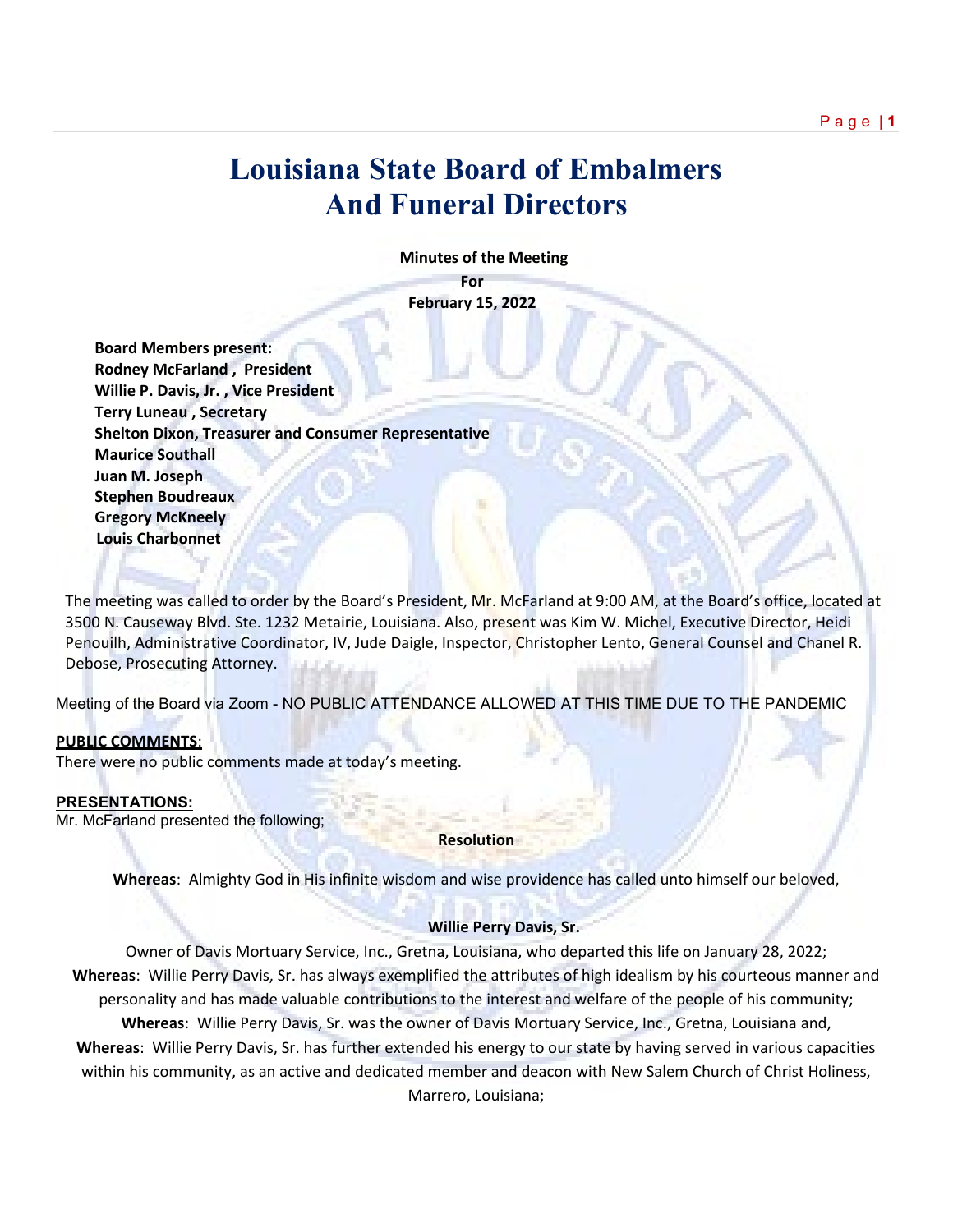**Therefore, be it resolved**: that the Louisiana State Board of Embalmers and Funeral Directors extends to the family of the late Willie Perry Davis, Sr., owner of Davis Mortuary Service, Inc., Gretna, Louisiana, our deepest sympathy and condolences for their great loss which we so keenly feel; and,

**Be it further Resolved** that this tribute to Willie Perry Davis, Sr. as an owner of Davis Mortuary Service, Inc., Gretna, Louisiana, be written into the minutes of the Louisiana State Board of Embalmers and Funeral Directors and suitable copies of this resolution be sent to the members of his family.

A request was received for clarification regarding WAKE, a non-profit org., and their request for a GPL to be mailed in order for a composition of price comparisons.

This request should refer to the FTC Funeral Rules for guidance regarding GPL distribution.

A revised embalming log page was provided for review and approval. The change is a revision for the signature of every embalmer to include a trade embalmer and remove the "trade embalmer initials".

Motion was made by Mr. Southall to adopt the revised embalming log page with an effective date of implementation for March 1, 2022, seconded by Mr. Luneau and unanimously passed that the embalming log page be added to the website and notice forwarded to all funeral homes.

The Executive Director's report and the Inspector's report was not presented at today's meeting.

The minutes of January 2022 meeting was presented to the board for review and approval.

Motion was made by Mr. Boudreaux, seconded by Mr. Davis and unanimously passed that the minutes be approved as presented.

The financial report and budget for FY 21/22 and proposed FY 22/23 was presented for review and consideration.

Motion was made by Mr. Southall, seconded by Mr. Luneau and unanimously passed that the financial report be accepted as presented.

The Complaint Review Committee's report was presented to the Board by Ms. Debose, Prosecuting Attorney.

Ms. Debose reiterated that the complaints are presented anonymously in numerical format to the Board with the Complaint Review Committee's decision based upon the information presented at the time of review. The numbered complaints presented in an open meeting remains anonymous while a complaint is pending further investigation and/or until such time as the complaint file has been closed.

Fourteen complaints were presented; two complaints were recommended for further discovery, five complaints were recommended for an informal hearing, two were recommended for a formal hearing and one complaint in which there did not appear to be a violation of the laws, rules and regulations under which licensees operate, all as per the recommendations of the Complaint Review Committee

Motion was made by Mr. Southall, seconded by Mr. Luneau and unanimously passed that the complaint report be accepted as presented per the recommendations of the Complaint Review Committee.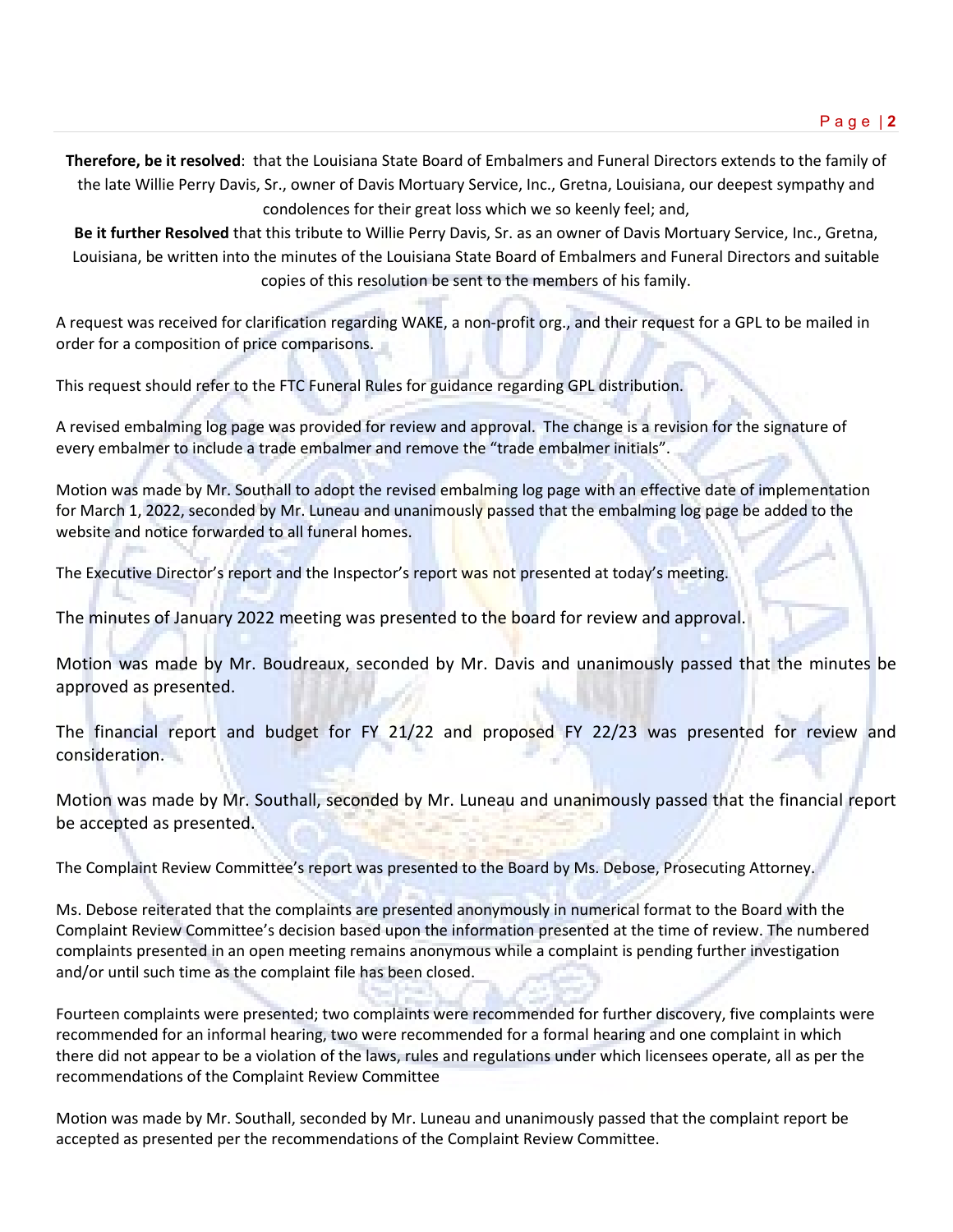# **COMPLIANCE, HEARING and/or ADMISSION AND CONSENT**

Formal Hearing: In the Matter of E.A. Ussin and The Baloney Funeral Home, Laplace was convened at 10:00 AM.

The formal hearing was concluded at 11:55 AM.

Motion was made by Mr. Davis, seconded by Mr. Dixon and unanimously passed that the board move into Executive Session at 12:10 PM for the following;

Discussion with regard to the formal hearing.

Motion was made by Mr. Southall, seconded by Mr. David and unanimously passed that the board move out of Executive Session at 12:50 PM for discussion of the formal hearing and;

Motion was made by Mr. Charbonnet, seconded by Mr. Dixon and unanimously passed by a roll call vote, that Evans A. Ussin be fined \$2500.00 for each violation and that his license be immediately revoked.

# **FINDINGS OF FACT and DECISIONS of the BOARD**

This matter came before the Louisiana State Board of Embalmers and Funeral Directors for hearing on February 15, 2022.

#### Present:

**CHANEL R. DEBOSE,** Prosecuting Attorney, for and on behalf of the Louisiana State Board of Embalmers and Funeral Directors.

**CHRIS LENTO**, General Counsel, for and on behalf of the Louisiana State Board of Embalmers and Funeral Directors, via Zoom.

**JOHN W. BECKNELL, III,** Hearing Officer, for and on behalf of the Louisiana State Board of Embalmers and Funeral Directors.

**KIM MICHEL,** Executive Director, for and on behalf of the Louisiana State Board of Embalmers and Funeral Directors.

**EVANS A. USSIN,** appearing pro se in proper person on behalf of himself

After considering the law, the evidence, the testimony of the parties, and the entire record of these proceedings which was made part of the record before the Board on February 15, 2022. The Board of Embalmers and Funeral Directors rules as follows:

# **FINDINGS OF FACT**

That EVANS A. USSIN is a licensed funeral director (#U-1702) and the former licensed funeral establishment manager of the entity known as BALONEY FUNERAL HOME, L.L.C. (#2855), LaPlace, Louisiana; therefore, he is subject to the jurisdiction of this Board;

That BALONEY FUNERAL HOME, L.L.C. is a licensed establishment (#2855) located in LaPlace, Louisiana; therefore, it is subject to the jurisdiction of this Board;

That evidence contained within the record of these proceedings, together with the testimony of the witnesses made within the presentation, reflects that the Board was able to conclude that Evans A. Ussin, in his individual capacity, is guilty of violating the following statutes: LA. R.S. 37:846 (A) (5) for engaging in unprofessional, unethical, or dishonest conduct by attempting to misappropriate or take three-thousand, one-hundred, twenty-two (\$3,122.00) dollars from the insurance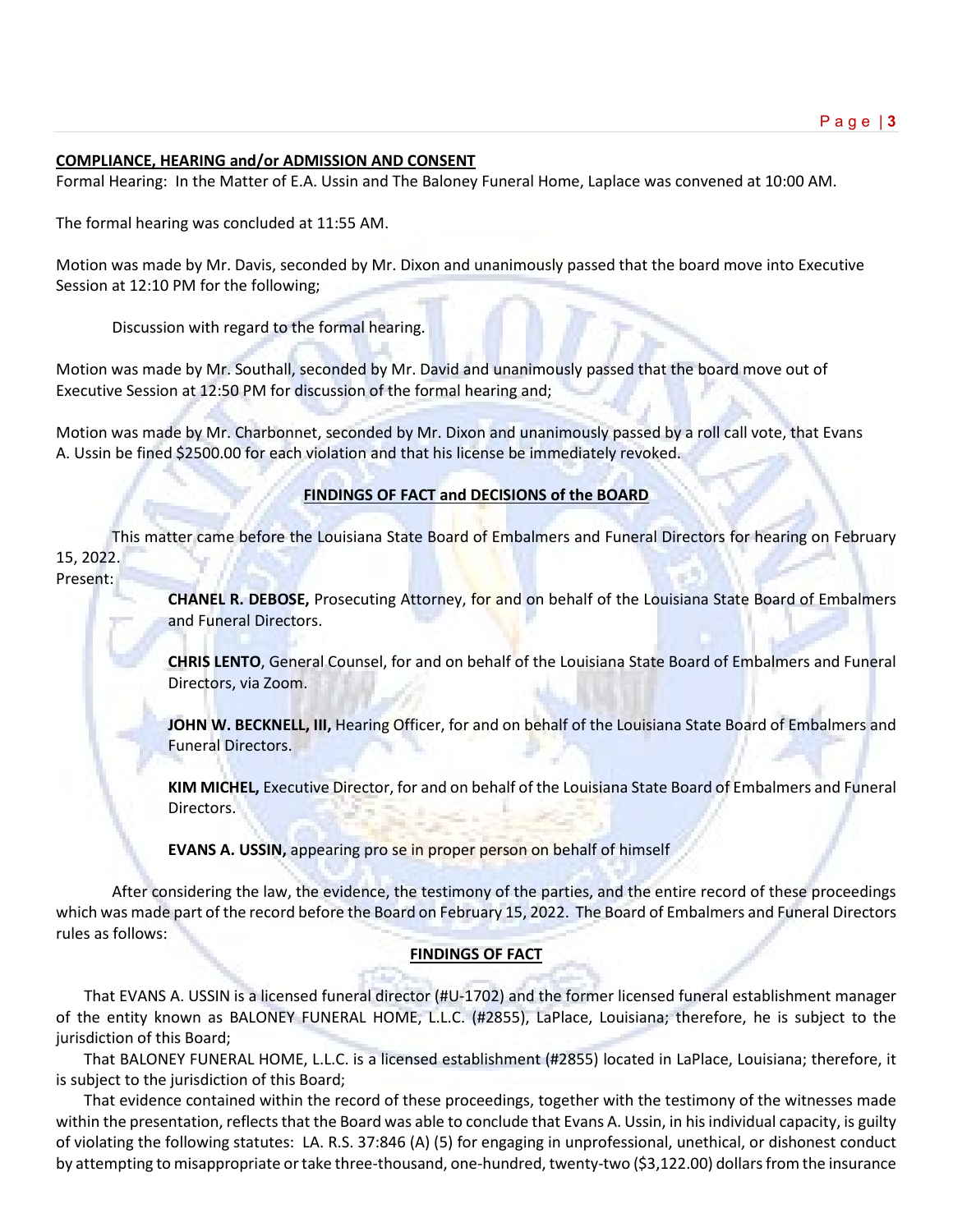policy of the late Antranet Wilson, by means of fraudulent conduct, practices, and representations; LA. R.S. 37:846 (A) (5) for engaging in unprofessional, unethical, or dishonest conduct by forging the name of Raven Knighten on an Express Funeral Funding Irrevocable Assignment and Power of Attorney by means of fraudulent conduct, practices, and representations with the intent to receive an unfair advantage; LA. R.S. 37:846 (A) (5) for engaging in unprofessional, unethical, or dishonest conduct by setting up a fictitious, unlicensed funeral home in the name of E.A. Ussin Funeral Home, Inc. by means of fraudulent conduct, practices, and representations with the intent to receive an unfair advantage; and LA. R.S. 37:846 (A) (5) for engaging in unprofessional, unethical, or dishonest conduct by using Baloney Funeral Home, L.L.C., a licensed establishment, as cover to facilitate fraudulent conduct, practices, and representations thereby subjecting Baloney Funeral Home to unwarranted scrutiny.

# **CONCLUSIONS**

 As to **Evans A. Ussin,** the Board members found that Evans A. Ussin violated LA. R.S. 37:846 (A) (5) for engaging in unprofessional, unethical, or dishonest conduct by attempting to misappropriate or take three-thousand, one-hundred, twenty-two (\$3,122.00) dollars from the insurance policy of the late Antranet Wilson by means of fraudulent conduct, practices, and representations. The Board found Evans A. Ussin guilty based upon the documentation entered into evidence and the testimony provided by the witnesses. The evidence submitted and the testimony provided by the witnesses proved that Evans A. Ussin prepared a fraudulent request for funeral funding and a fraudulent irrevocable assignment and power of attorney. The evidence submitted and testimony provided proved that Evans A. Ussin presented the irrevocable assignment and power of attorney to express funeral funding in the name of E.A. Ussin Funeral Home for Funeral Services that were not ordered nor received.

As to **Evans A. Ussin,** the Board members found that Evans A. Ussin violated LA. R.S. 37:846 (A) (5) for engaging in unprofessional, unethical, or dishonest conduct by forging the name of Raven Knighten on an Express Funeral Funding Irrevocable Assignment and Power of Attorney by means of fraudulent conduct, practices, and representations with the intent to receive an unfair advantage. The Board found Evans A. Ussin guilty based upon the documentation entered into evidence and the testimony provided by the witnesses. Evans A. Ussin admitted under oath that he signed Raven Knighten's name on the irrevocable assignment and power of attorney without her permission.

As to **Evans A. Ussin,** the Board members found that Evans A. Ussin violated LA. R.S. 37:846 (A) (5) for engaging in unprofessional, unethical, or dishonest conduct by setting up a fictitious, unlicensed funeral home in the name of E.A. Ussin Funeral Home, Inc. by means of fraudulent conduct, practices, and representations with the intent to receive an unfair advantage. The Board found Evans A. Ussin guilty based upon the documentation entered into evidence and the testimony provided by the witnesses. The Board noted that Evans A. Ussin had a right to use the internet to create and register E.A. Ussin Funeral Home, Inc. on the OpenCorporates website. The Board further noted that despite the fact that Evans A Ussin had a right to use the internet to create and register E.A. Ussin Funeral Home, Inc. online, the company is not licensed to operate as a funeral home in Louisiana; therefore, the funeral home is not a real or truthful funeral home licensed to do business in the state of Louisiana. The evidence and testimony provided by the witnesses showed that E.A. Ussin Funeral Home, Inc. was not registered with the Louisiana State Board of Embalmers and Funeral Directors as a legitimate funeral home. The evidence and testimony provided by the witnesses showed that Evans A. Ussin used E. A. Ussin Funeral Home, Inc. to apply for funeral funding in Louisiana despite the fact that the company was not a licensed funeral home authorized to do business in the state. The evidence and testimony provided by the witnesses showed that Evans A. Ussin, signed as signator of the unlicensed E. A. Ussin Funeral Home, Inc. in an attempt to receive funeral funding from Express Funeral Funding that was not justifiable under the circumstances. The evidence and testimony provided by the witnesses showed that E. A. Ussin used his name and an unlicensed funeral home set up as E. A. Ussin, Funeral Home, Inc. on the forged irrevocable assignment and power of attorney in an attempt to receive funding and with the intent to receive an unfair advantage.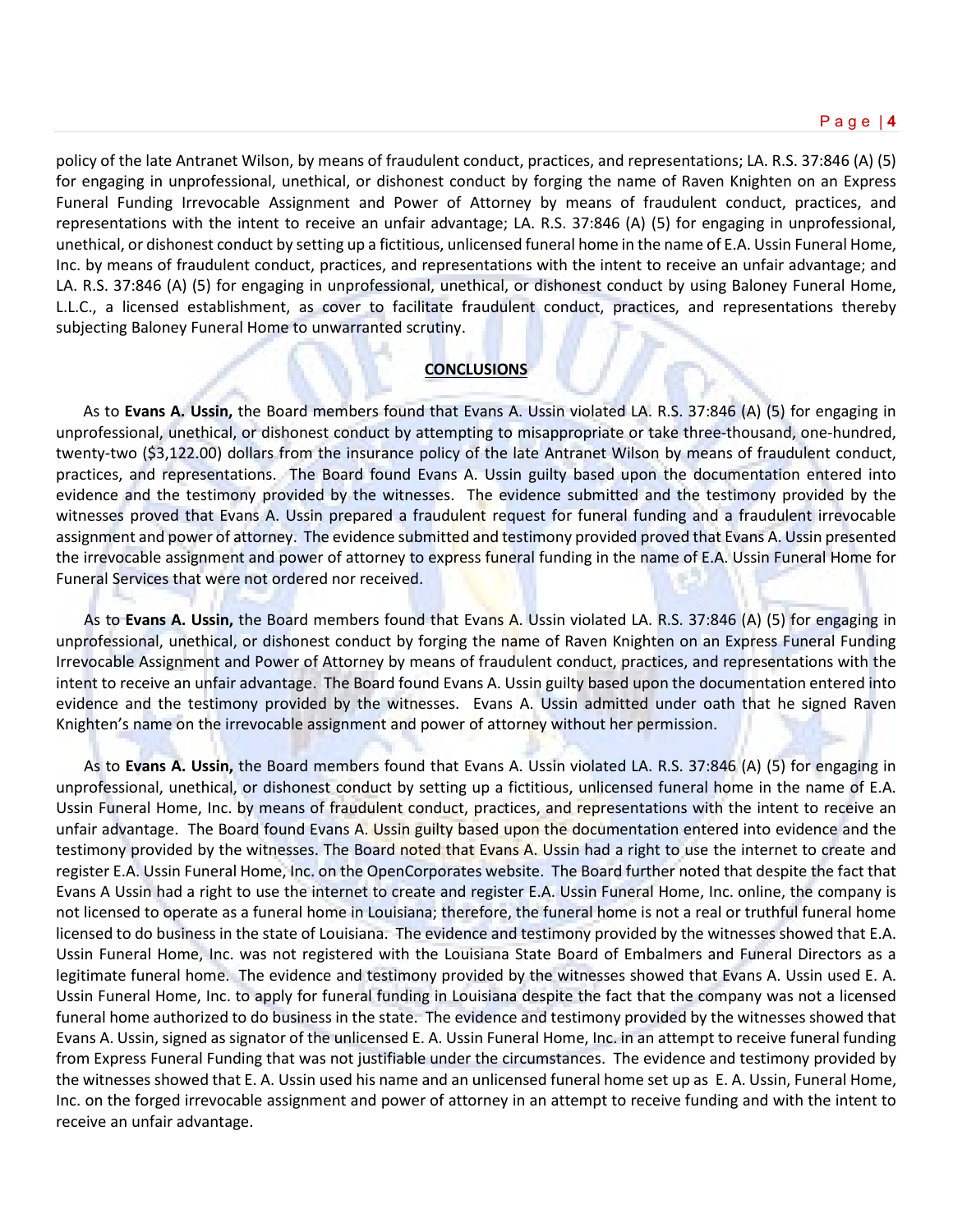As to **Evans A. Ussin,** the Board members found that Evans A. Ussin violated LA. R.S. 37:846 (A) (5) for engaging in unprofessional, unethical, or dishonest conduct by using Baloney Funeral Home, L.L.C., a licensed establishment, as cover to facilitate fraudulent conduct, practices, and representations thereby subjecting Baloney Funeral Home to unwarranted scrutiny. The Board found the afore-referenced party guilty based upon the documentation entered into evidence and the testimony provided by the witnesses that showed that Evans A. Ussin was the manager of Baloney Funeral Home, L.L.C. in charge of the day-to-day operations of the business. The evidence and testimony provided by the witnesses showed that Evans A. Ussin was the funeral director in charge of the services of the late Antranet Wilson. The evidence and testimony provided by the witnesses showed that Antranet Wilson's case belonged to Baloney Funeral Home. The evidence and testimony provided by the witnesses showed that Evans A. Ussin's position as manager of the Baloney Firm allowed him to attempt to misappropriate the funds.

# **DECISION OF THE BOARD**

Accordingly, for the reasons as stated and noted herein above;

**IT IS ORDERED BY THE BOARD** that Evans A. Ussin, in his individual capacity as licensee of the Board, is hereby found guilty of violating the provisions of LA. R.S. 37:846 (A) (5) (Unprofessional, Unethical, or Dishonest Conduct) (Attempt to Misappropriate Funds); 37:846 (A) (5) (Unprofessional, Unethical, or Dishonest Conduct) (Forgery); 37:846 (A) (5) (Unprofessional, Unethical, or Dishonest Conduct) (Setting up a Fictitious Funeral Home with the Intent to Defraud); and . 37:846 (A) (5) (Unprofessional, Unethical, or Dishonest Conduct) (Using Baloney Funeral Home, L.L.C. to Facilitate Fraud).

**IT IS FURTHER ORDERED BY THE BOARD** that pursuant to LA. R.S. 37:850, the penalty statute applicable to these violations, which states: Whoever violates the provisions of this Part shall be fined not less than five hundred dollars, nor more than two-thousand, five-hundred dollars, and costs of the court reporter and attorney for the board for each offense, or by imprisonment for not less than thirty days, nor more than one-hundred eighty days for each offense, or both such fine and imprisonment, Evans A. Ussin is fined sum of Two-Thousand, Five-Hundred (\$2,500.00) dollars for the above cited violation of LA. R.S. 37:846 (A) (5) (Unprofessional, Unethical, or Dishonest Conduct) (Attempt to Misappropriate Funds).

**IT IS FURTHER ORDERED BY THE BOARD** that pursuant to LA. R.S. 37:850, the penalty statute applicable to these violations, which states: Whoever violates the provisions of this Part shall be fined not less than five hundred dollars, nor more than two-thousand, five-hundred dollars, and costs of the court reporter and attorney for the board for each offense, or by imprisonment for not less than thirty days, nor more than one-hundred eighty days for each offense, or both such fine and imprisonment, Evans A. Ussin is fined sum of Two-Thousand, Five-Hundred (\$2,500.00) dollars for the above cited violation of LA. R.S. 37:846 (A) (5) (Unprofessional, Unethical, or Dishonest Conduct) (Forgery).

**IT IS FURTHER ORDERED BY THE BOARD** that pursuant to LA. R.S. 37:850, the penalty statute applicable to these violations, which states: Whoever violates the provisions of this Part shall be fined not less than five hundred dollars, nor more than two-thousand, five-hundred dollars, and costs of the court reporter and attorney for the board for each offense, or by imprisonment for not less than thirty days, nor more than one-hundred eighty days for each offense, or both such fine and imprisonment, Evans A. Ussin is fined sum of Two-Thousand, Five-Hundred (\$2,500.00) dollars for the above cited violation of LA. R.S. 37:846 (A) (5) (Unprofessional, Unethical, or Dishonest Conduct) (Setting up a Fictitious Funeral Home with the Intent to Defraud).

**IT IS FURTHER ORDERED BY THE BOARD** that pursuant to LA. R.S. 37:850, the penalty statute applicable to these violations, which states: Whoever violates the provisions of this Part shall be fined not less than five hundred dollars, nor more than two-thousand, five-hundred dollars, and costs of the court reporter and attorney for the board for each offense, or by imprisonment for not less than thirty days, nor more than one-hundred eighty days for each offense, or both such fine and imprisonment, Evans A. Ussin is fined sum of Two-Thousand, Five-Hundred (\$2,500.00) dollars for the above cited violation of LA. R.S. 37:846 (A) (5) (Unprofessional, Unethical, or Dishonest Conduct) (Using Baloney Funeral Home, L.L.C. to Facilitate Fraud).